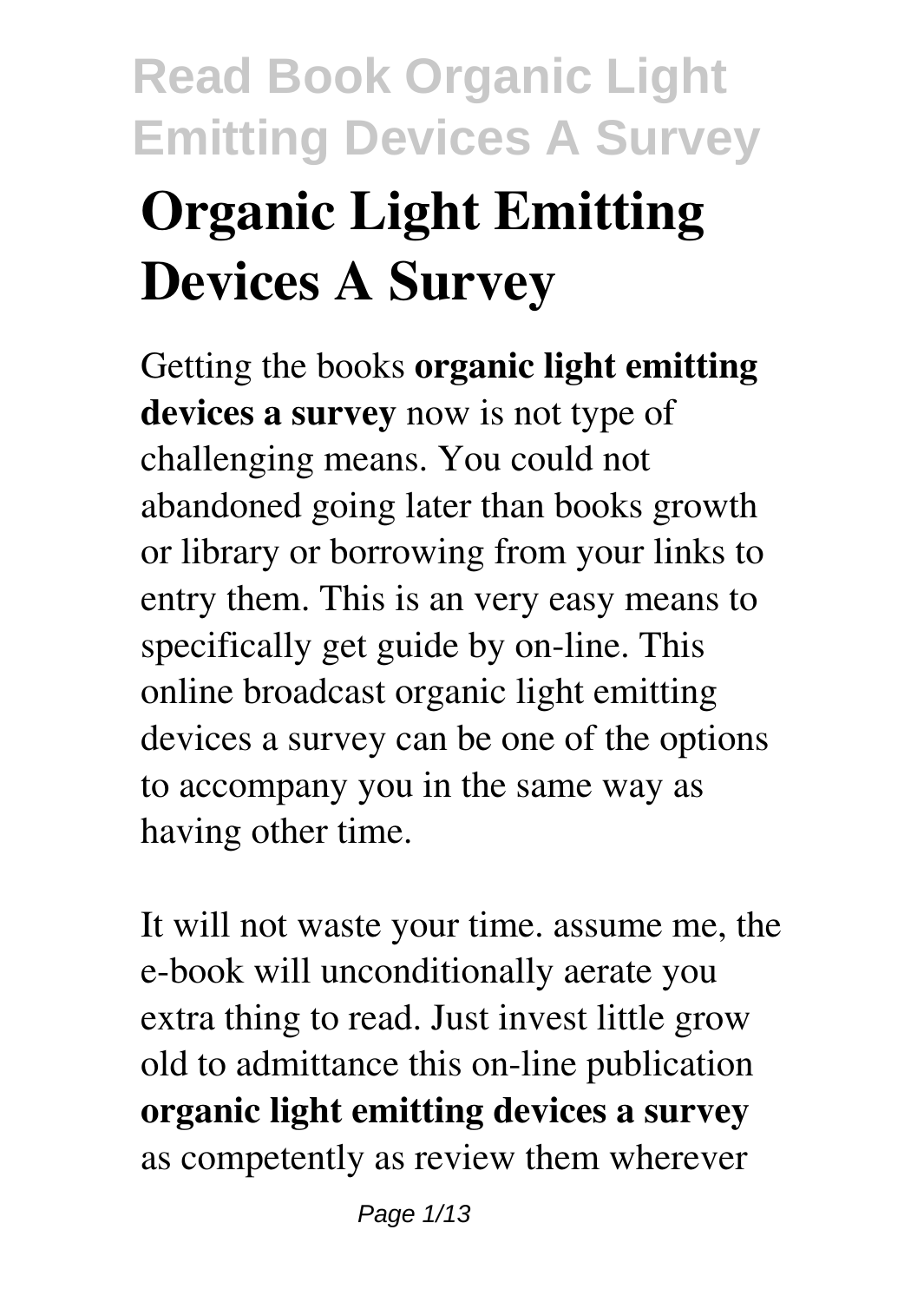you are now.

Organic Light Emitting Devices (OLEDs): The Coming Revolution in Displays and Lighting How Organic Light Emitting Diodes Revolutionized Displays: Stephen Forrest LEDs - Light Emitting Diodes - Basic Introduction OLED - Organic Light Emitting Diodes - Part 1 Preparation Of An Organic Light Emitting Diode Dr Alexander Romanov: Novel materials for Organic Light Emitting Diodes technology

Organic Light Emitting DiodeOLED TV, Organic Light Emitting Diode Television Organic Light Emitting Diodes (OLEDs) Organic Light Emitting Diode (OLED) Organic Light-Emitting Diodes (OLEDs) Tufts School of Engineering: Organic Light Emitting Devices **OLEDWorks OLED light panel manufacturing** *A DIY OLED Display Really Surprised me!* Page 2/13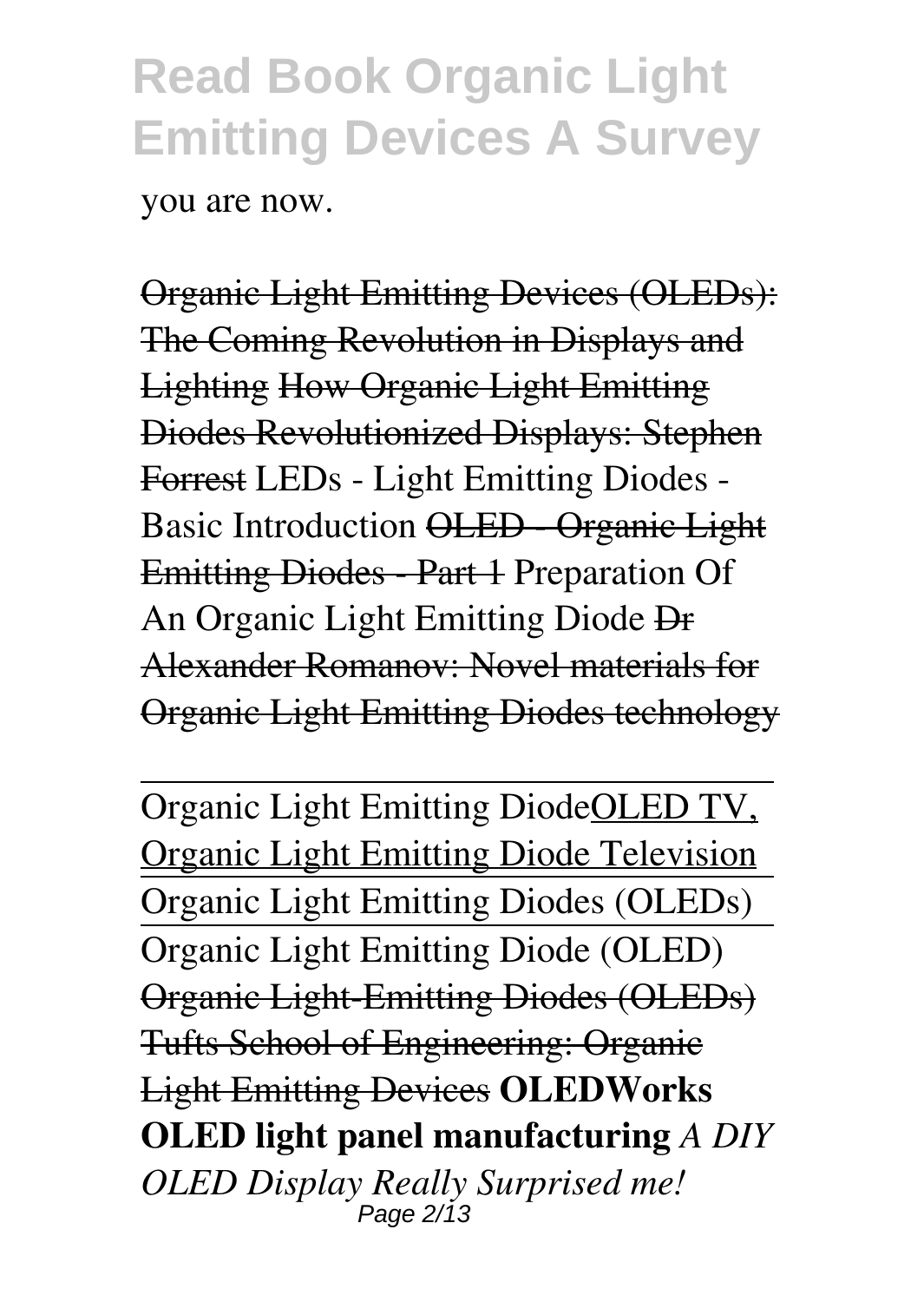*Samsung AMOLED Production Process* LG's Future Display Technology Will Blow You Away BOE Flexible Phone, 8K, 5644PPI micro-display (17x Retina), Printed OLED, QLED and more Organic Light Emitting Diodes Process Organic Light Emitting DiodesThe LED - How LEDs work? - English version LED Vs OLED TV's - EXPLAINED SIMPLY LEDs and OLEDs - How it Works, Inventors **Ching W. Tang - Science and Technology of Organic Light-Emitting Diode** *OLED (organic light-emitting device)* Introduction to OLED displays Organic light emitting diodes, the science and challenges, by Joseph Shinar OLED - Organic Light Emitting Diodes -

Part 2

Organic Light Emitting Diode OLED Market**Organic Light Emitting Diodes (OLEDs) | Science and Technology | Prelims 3 Minutes Series** Video abstract: Page 3/13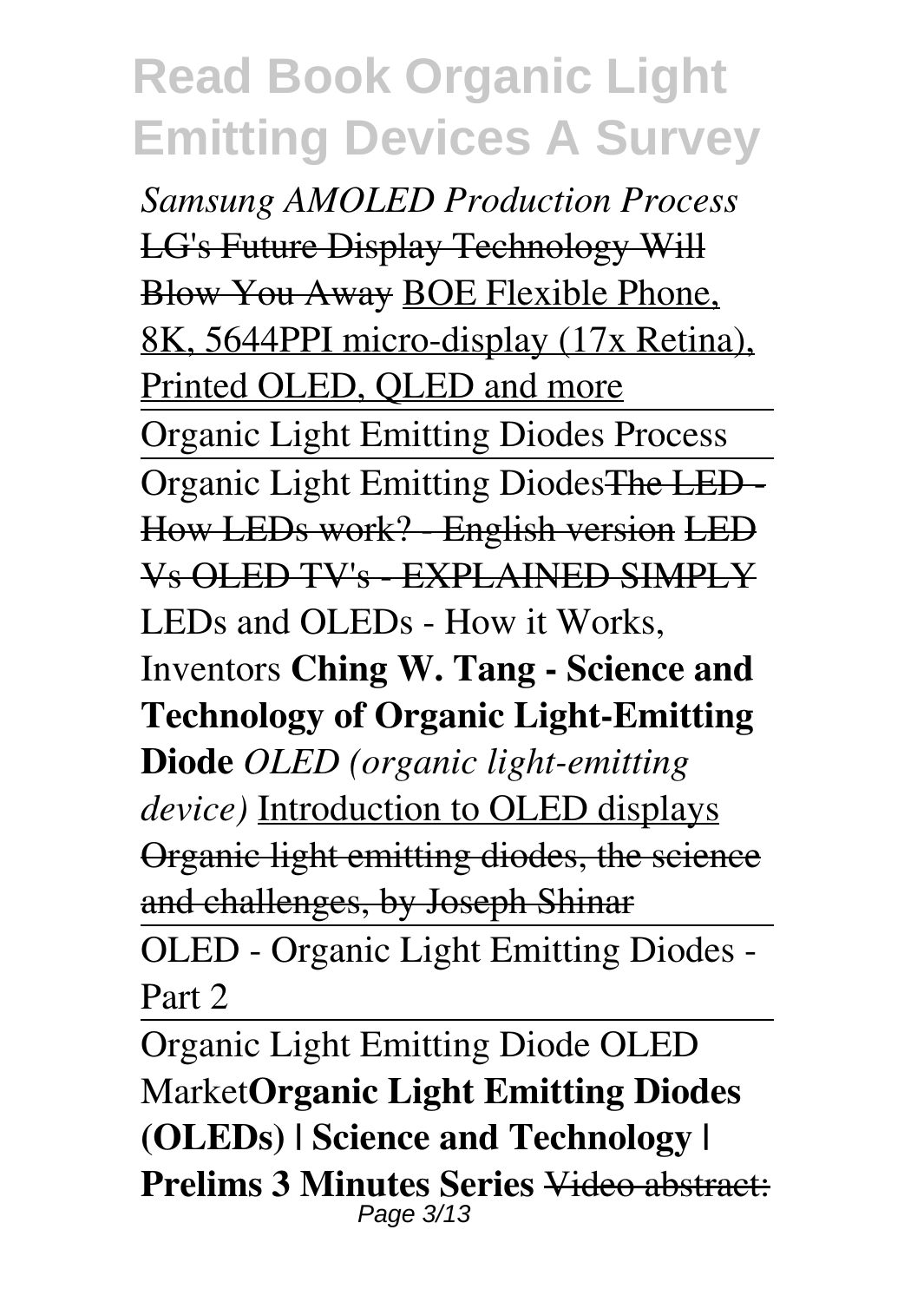Solution-Processed Organic Light-Emitting Transistors Organic Light Emitting Devices A

An organic light-emitting diode (OLED or organic LED), also known as organic electroluminescent (organic EL) diode, is a light-emitting diode (LED) in which the emissive electroluminescent layer is a film of organic compound that emits light in response to an electric current. This organic layer is situated between two electrodes; typically, at least one of these electrodes is transparent.

#### OLED - Wikipedia

Recent developments, however, make it possible to manufacture organic lightemitting devices that are thin, bright, efficient, and stable and that produce a broad range of colors. This book surveys the current status of the field. It begins with an overview of the physics and Page 4/13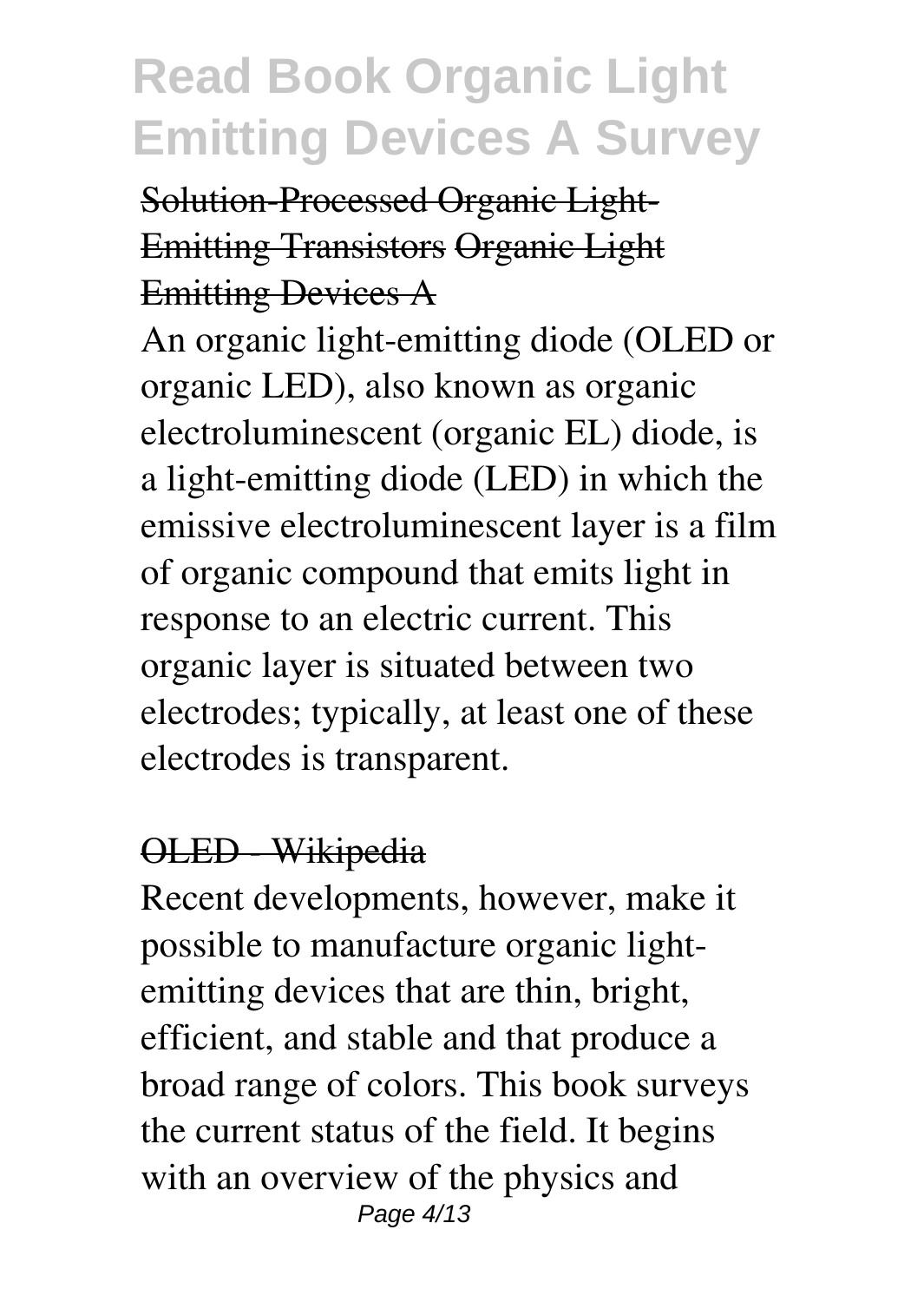chemistry of organic light emitting devices by J. Shinar and V. Savvateev.

#### Organic Light-Emitting Devices - A Survey | Joseph Shinar ...

Organic Light-Emitting Materials and Devices, Second Edition offers a comprehensive overview of the OLED field and can serve as a primary reference for those needing additional information in any particular subarea of organic electroluminescence. This book should attract the attention of materials scientists, synthetic chemists, solid-state physicists, and electronic device engineers, as well as industrial managers and patent lawyers engaged in OLED-related business areas.

#### Organic Light-Emitting Materials and Devices - 2nd Edition ...

Organic light-emitting devices (OLEDs) (1, 2), in particular vacuum-deposited Page 5/13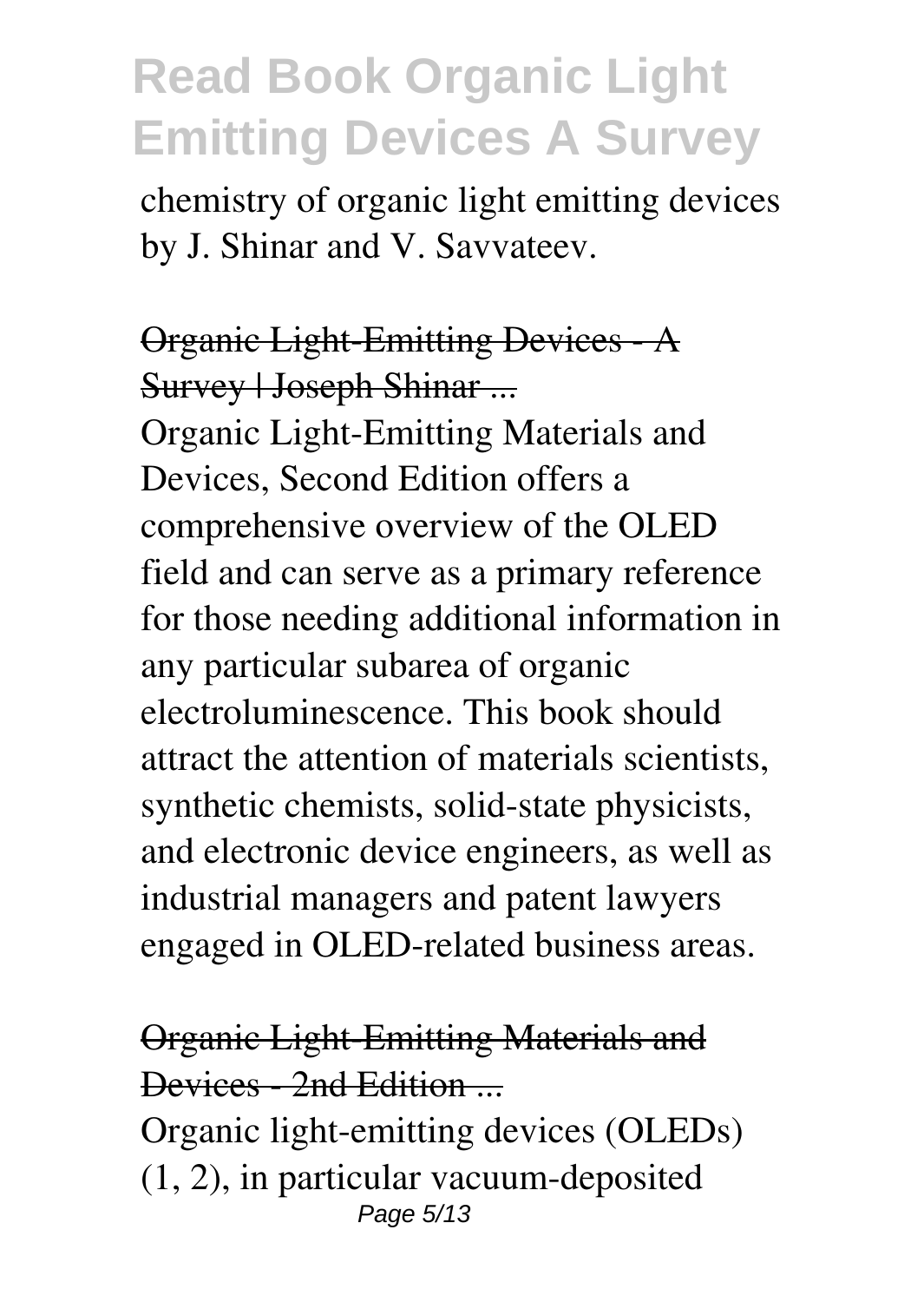OLEDs, have sufficient brightness, range of color , and operating lifetimes to make them a possible alternative to...

#### Three-Color, Tunable, Organic Light-Emitting Devices | Science

New advances offer flexible, low-cost fabrication methods for light-emitting materials, particularly in display technologies. As researchers continue to develop novel applications for these materials, feasible solutions for large-scale manufacturing are increasingly important. Organic Light-Emitting Materials and Devices covers all aspects o

#### Organic Light-Emitting Materials and Devices | Taylor ...

Organic light emitting diodes (devices) or OLEDs are monolithic, solid-state devices that typically consist of a series of organic thin films sandwiched between two thin-Page 6/13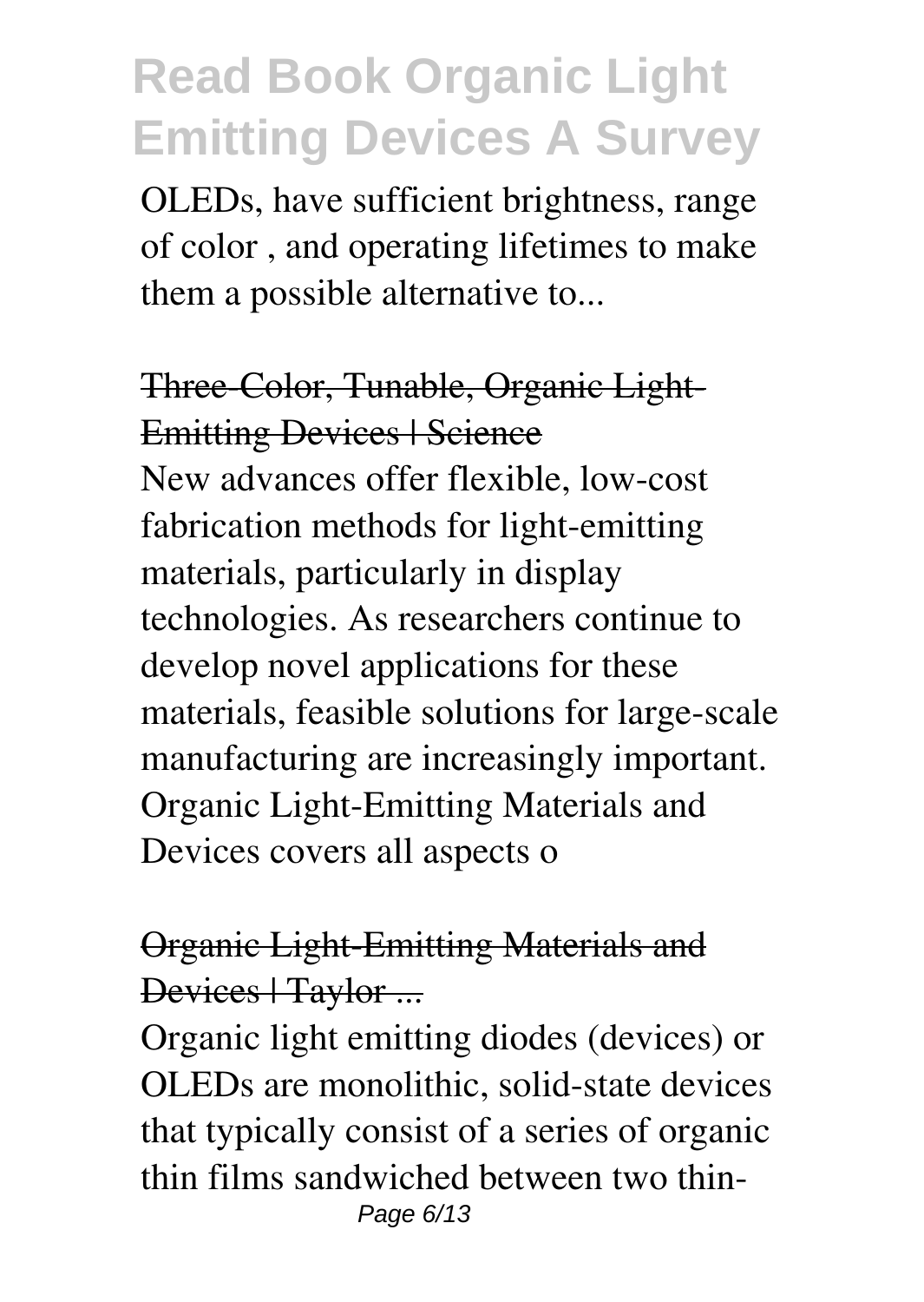film conductive electrodes.

Organic Light Emitting Diodes (OLEDs) - Universal Display ...

LG's next-generation OLED TVs have been ranked as the Best of CES for many years, which are based on white organic light-emitting device (WOLED) technology. Nevertheless, it took almost 30 years of tremendous research efforts to develop this technology from a simple experimental sample to such excellent products.

### Evolution of white organic light-emitting devices: from

Organic Light-Emitting Diode OLEDs are complex multilayer electronic devices which use fluorescent dyes to provide the source of the RGB pixelated colours in the emitter layer of multicolour displays. From: Handbook of Textile and Industrial Page 7/13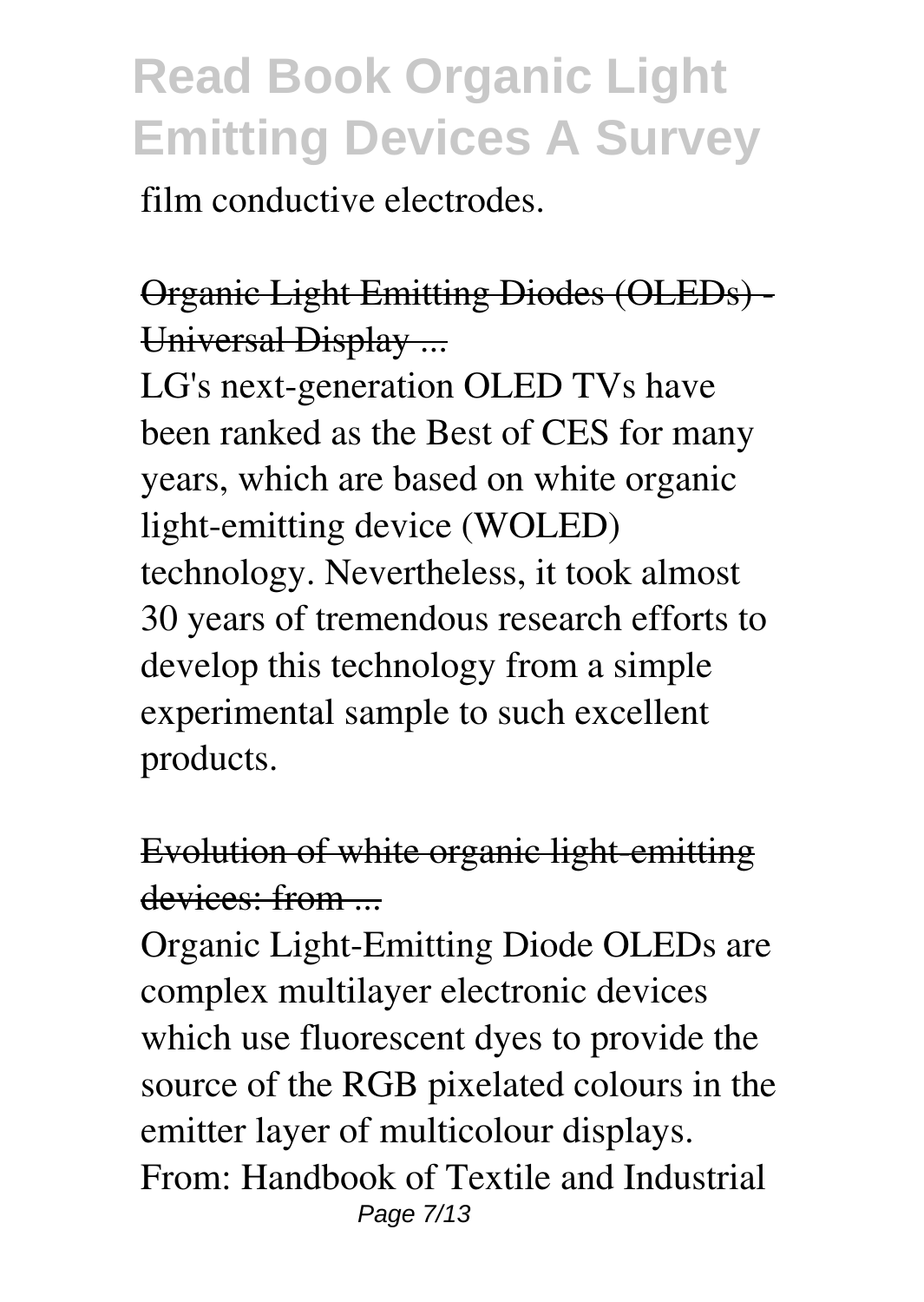Dyeing, 2011

### Organic Light-Emitting Diode - an overview | ScienceDirect ...

A flexible organic light-emitting diode (FOLED) is a type of organic lightemitting diode (OLED) incorporating a flexible plastic substrate on which the electroluminescent organic semiconductor is deposited. This enables the device to be bent or rolled while still operating. Currently the focus of research in industrial and academic groups, flexible OLEDs form one method of fabricating a ...

### Flexible organic light-emitting diode - Wikipedia

Organic light?emitting diodes (OLEDs) are efficient large?area light sources facing their market entry. Still, the development of stable and more efficient Page 8/13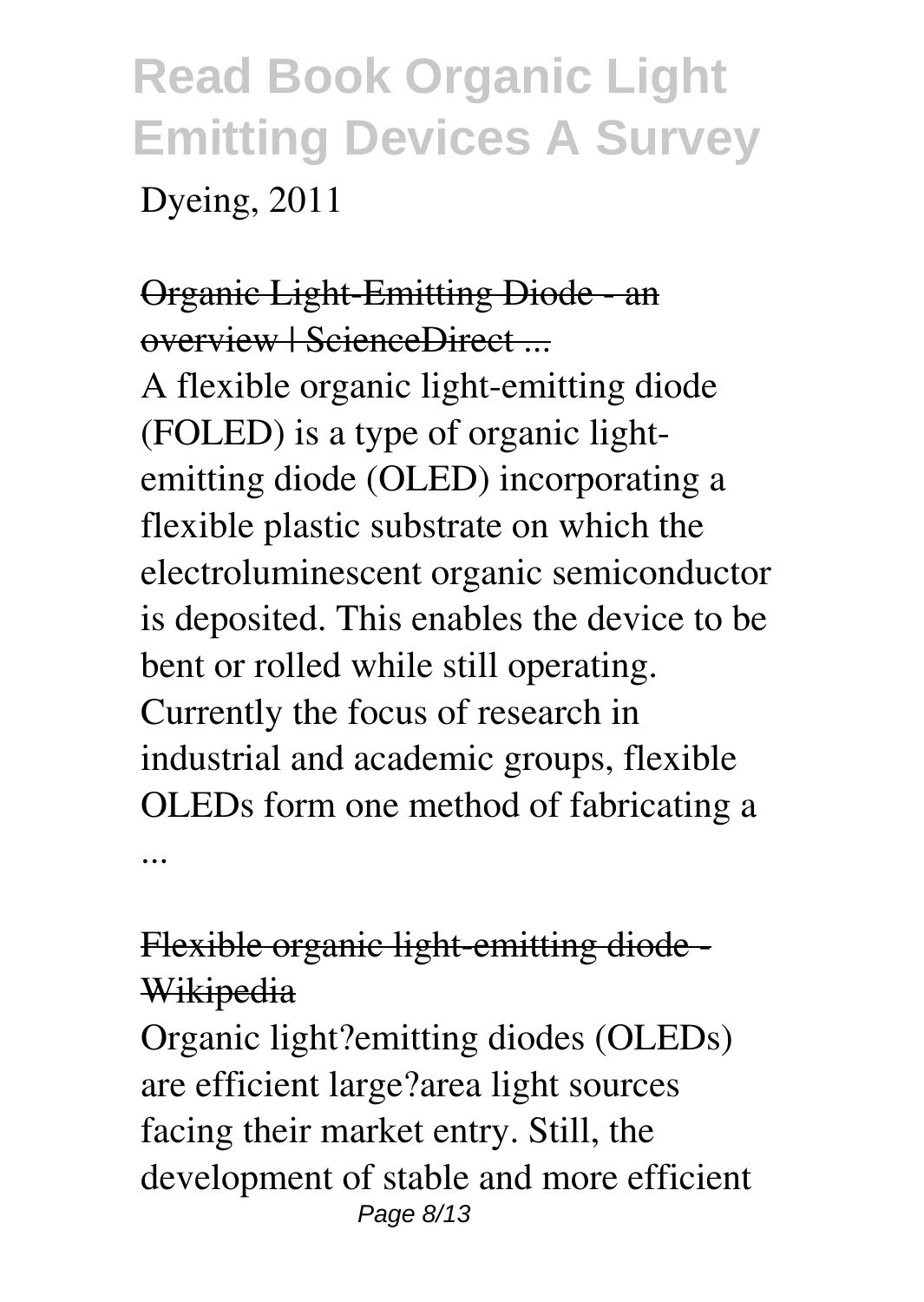blue emitters and the enhancement of light outcoupling remain challenges for further device improvements.

Device efficiency of organic light?emitting diodes ... Abstract Studies on the long-term degradation of organic light-emitting devices (OLEDs) based on tris (8-hydroxyquinoline) aluminum (AlQ 3), the most widely used electroluminescent molecule, reveal...

Degradation Mechanism of Small Molecule-Based Organic ... We describe the performance of an organic light-emitting device employing the green electrophosphorescent material, fac tris(2-phenylpyridine) iridium [Ir(ppy) 3] doped into a 4,4 ?-N,N ?-dicarbazolebiphenyl host. These devices exhibit peak external quantum and power efficiencies Page 9/13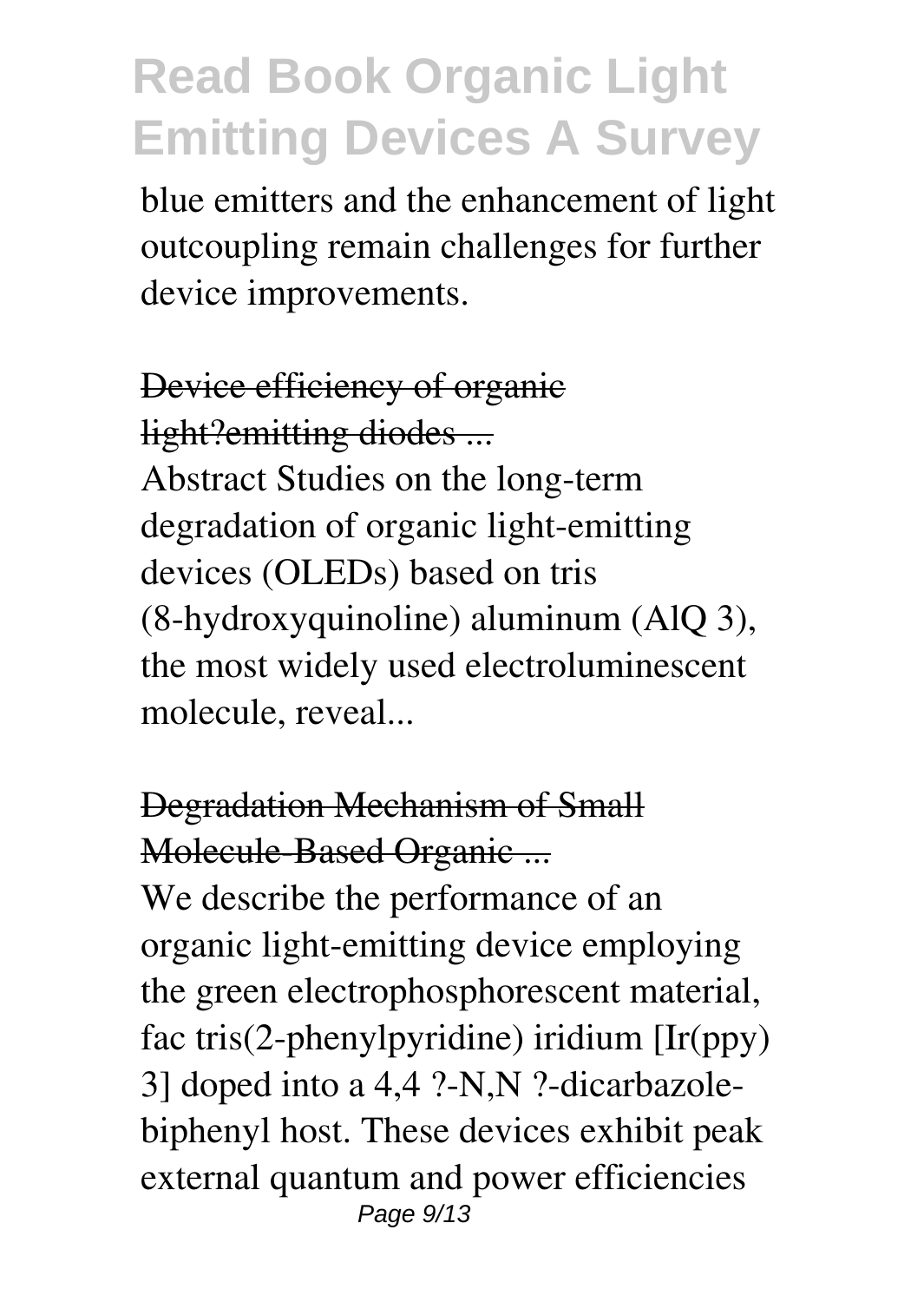of 8.0% (28 cd/A) and 31 lm/W, respectively.

Very high-efficiency green organic lightemitting devices ...

Hybrid white organic light-emitting diodes (WOLEDs) combining blue fluorophores and green/red (or yellow) phosphors are still preferred for OLED production applications due to their advantages of good stability and high efficiency. One major challenge is to have a suitable blue fluorophore material to fully

#### Highly efficient

fluorescence/phosphorescence hybrid white ...

In a new report now published on Nature, Michael A. Fusella and a research team at the Universal Display Corporation U.S. developed an OLED (organic light emitting device) with plasmonic decay Page 10/13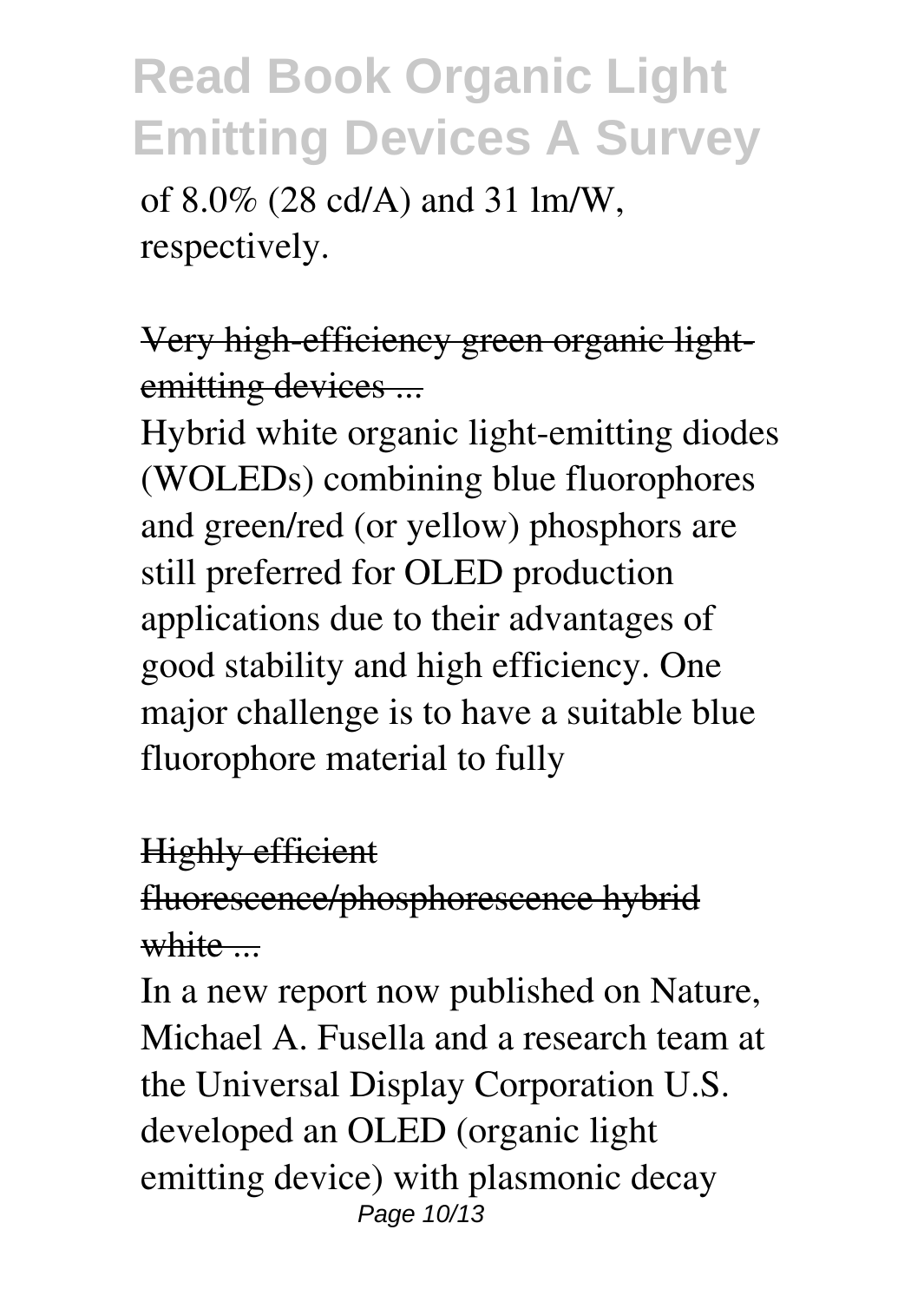rate...

### Plasmonic enhancement of stability and brightness in ...

The platinum porphyrins exhibited strong phosphorescence in the red with narrow line widths. When they were doped into aluminum (III) tris (8-hydroxyquinolate) (AlQ 3) in the electron-transporting and -emitting layer of an organic light-emitting device, energy transfer occurred between the host AlQ 3 and the platinum porphyrin.

### Efficient, Saturated Red Organic Light Emitting Devices ...

New Bipolar Host Materials for Realizing Blue Phosphorescent Organic Light-Emitting Diodes with High Efficiency at 1000 cd/m2. ACS Applied Materials & Interfaces 2014, 6 (22), 19808-19815. DOI: 10.1021/am505049h. Daniel Page 11/13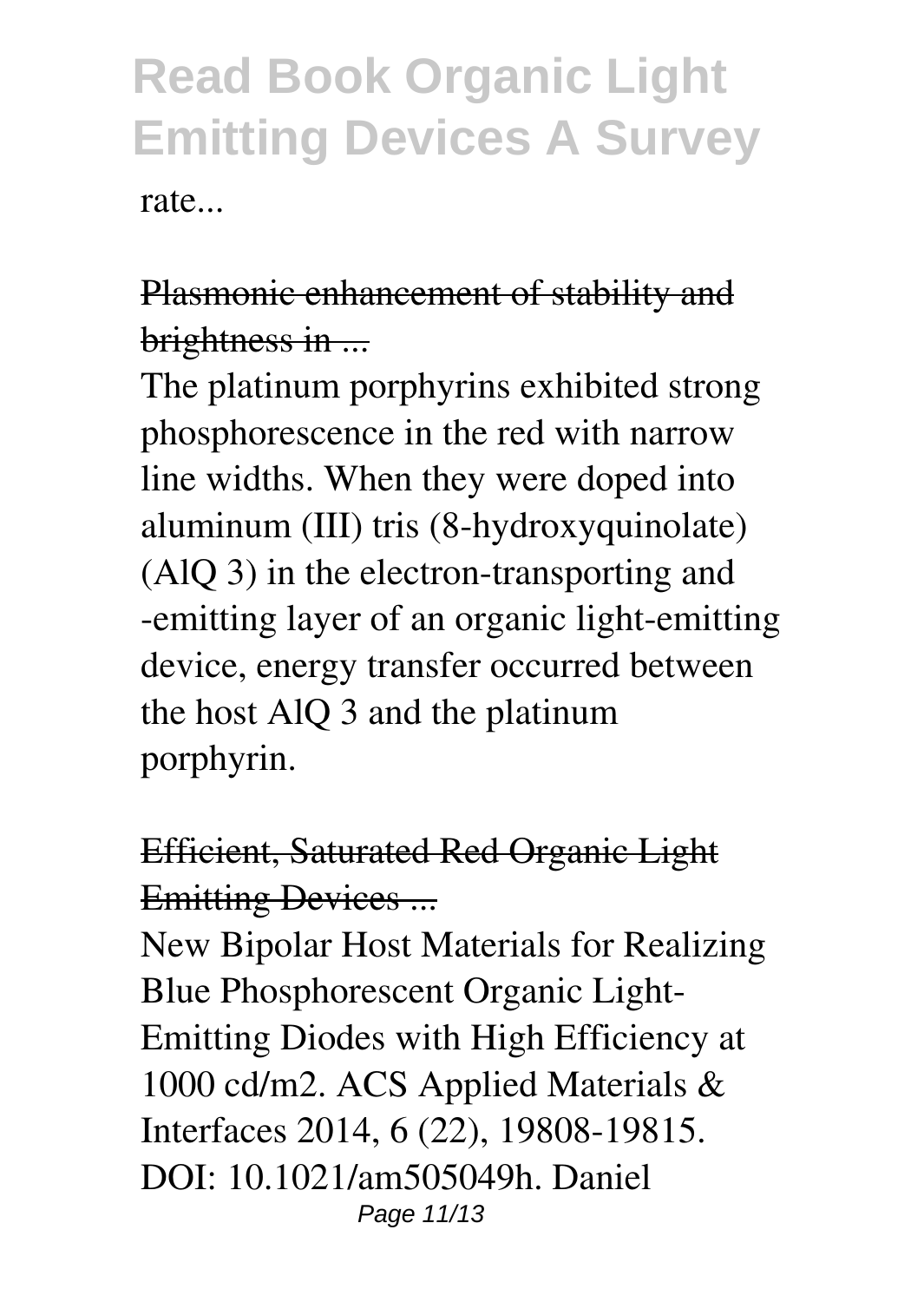Wagner, Sebastian T. Hoffmann, Ute Heinemeyer, Ingo Münster, Anna Köhler, and Peter Strohriegl.

### A High Tg Carbazole-Based Hole-Transporting Material for ...

We demonstrate very high efficiency electrophosphorescence in organic lightemitting devices employing a phosphorescent molecule doped into a wide energy gap host.

#### Nearly 100% internal phosphorescence efficiency in an ...

We developed a highly efficient, deep-red organic light-emitting device (OLED) with an external quantum efficiency of nearly 18% with a very low turn-on voltage of 2.41 V and an electroluminescence emission wavelength (?EL) of 670 nm using energy transfer from an exciplex host to a deep-red phosphorescent em Page 12/13